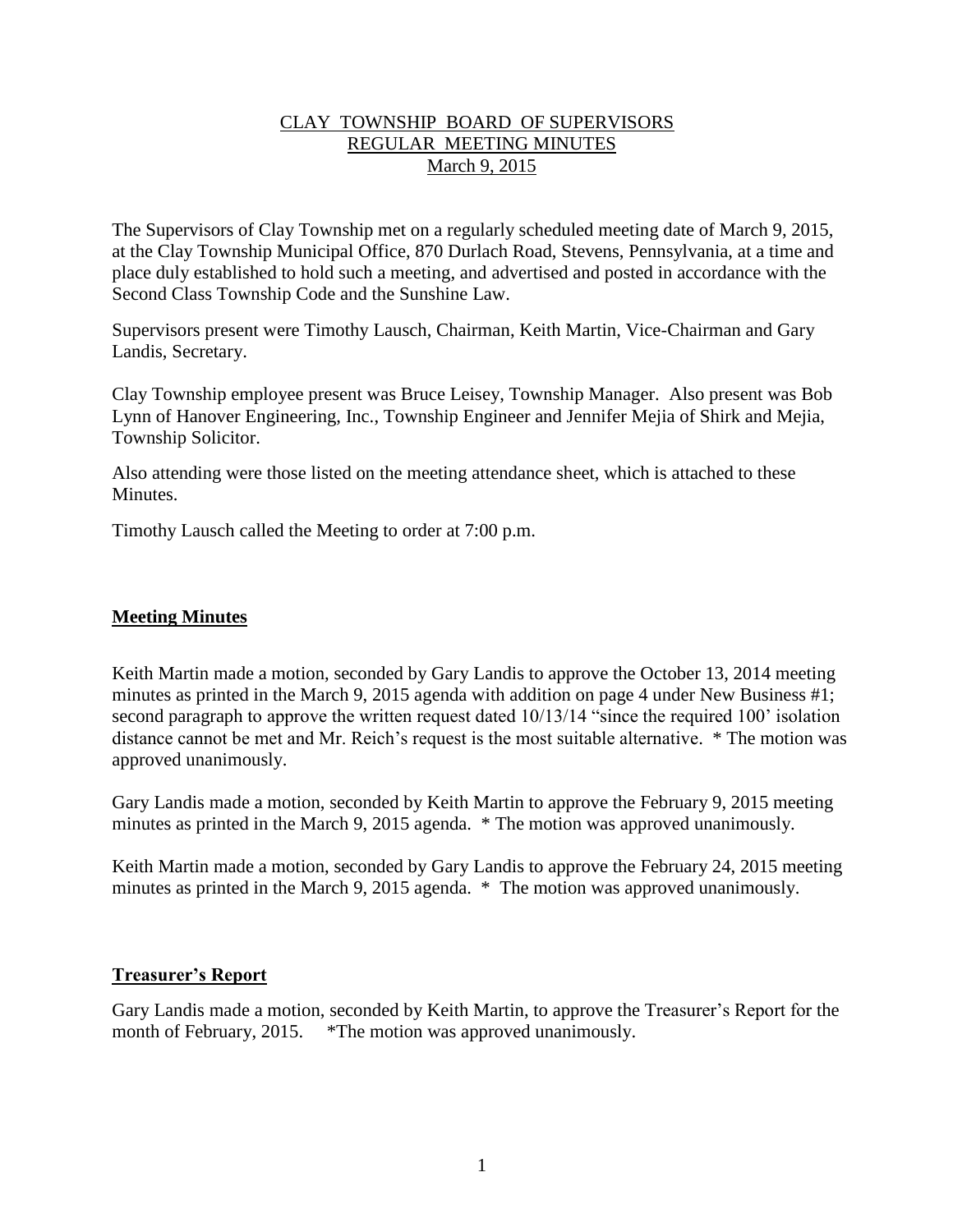# **Visitors**

1. Christian Landis, 80 Durlach Hill Road

Mr. Landis voiced his concern regarding considerable amount of ponding water on Durlach Road and Durlach Hill Road. Mr. Landis also stated that water is sheeting across Durlach Hill Road onto his driveway causing erosion.

Tim Lausch will further discuss these issues with the Road Master.

2. Glenn Hursh, 515 Clearview Road

Mr. Hursh asked if the Township has a rotating schedule for cleaning gutters on the roads in the Township.

Tim Lausch stated that no specific schedule is set up, cleaning is done on a random as needed basis.

Keith Martin also stated that road seal coating is on a five (5) year rotation and gutters are typically cleaned before seal coating is done.

3. Pete Sheppard and Paul Moore, School Resource Officers

Pete Sheppard reviewed the events from 2014 and informed the Board of Supervisors that he has taken another position with the Ephrata Borough Police Force. At that time, Mr. Sheppard introduced Office Paul Moore the new School Resource Officer.

Tim Lausch and Keith Martin thanked Officer Sheppard for his services and stated they had heard many positive things about the program last year. Gary Landis stated that the program definitely needs to continue in our schools.

\*\* Keith Martin dismissed himself from the meeting at this time because of an employment conflict interest with the Countryside Enterprises project. \*\*

# **Engineer's Report**

1. Countryside Enterprises – Agreement regarding Road Completion

After discussion, Gary Landis made a motion, seconded by Tim Lausch to approve execution of the Agreement regarding Road Completion whereby the escrow amount for paving of the wearing course would be released and the Developer would have the paving deferred until the tract is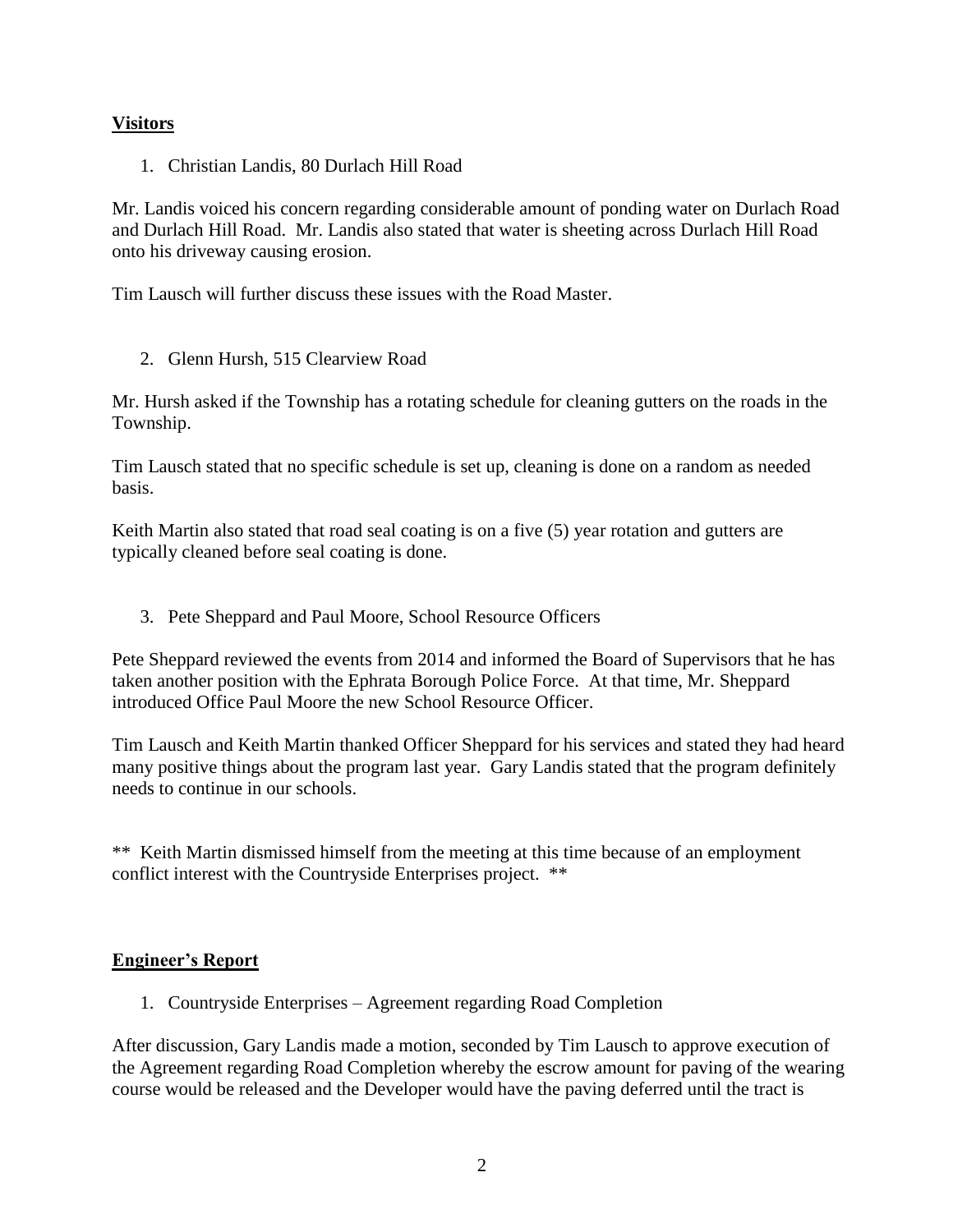completely developed or within five (5) years of the date of the agreement. \* The motion was unanimously approved.

\*\* Keith Martin returned to the meeting at this time. \*\*

2. Hopeland Sewer L&I Issues

Bob Lynn informed the Board of Supervisors that Hanover Engineering is still metering flow and they recently installed a few manhole inserts. Additional inserts will be installed when the snow melts.

# **Old Business**

1. Discussion of Acceptance of Offer of Additional Right-of-Way Policy

Glenn Hursh request the Board of Supervisors table this item until later in the meeting.

Tim Lausch acknowledged his request and this item was tabled at this time.

# **New Business**

1. Multimodal Transportation Grant Discussion

Bruce Leisey informed the Board of Supervisors that after discussion with the Township Engineering and Developers adjacent to the Rt 322 / Woodcorner Road intersection, due to the deadline for submission being fairly soon and the current status of any potential project it is recommended that the Township does not apply for a grant in 2015.

2. Approve Alarm Systems Ordinance

After discussion which focused on types of alarm systems included in the ordinance and the notification requirements, Keith Martin made a motion, seconded by Gary Landis to approve Ordinance #030915 Alarm Systems. \* The motion was approved unanimously.

Gary Landis made a motion, seconded by Keith Martin to approve Resolution #030915 Alarm Systems Fee Schedule. \* The motion was approved unanimously.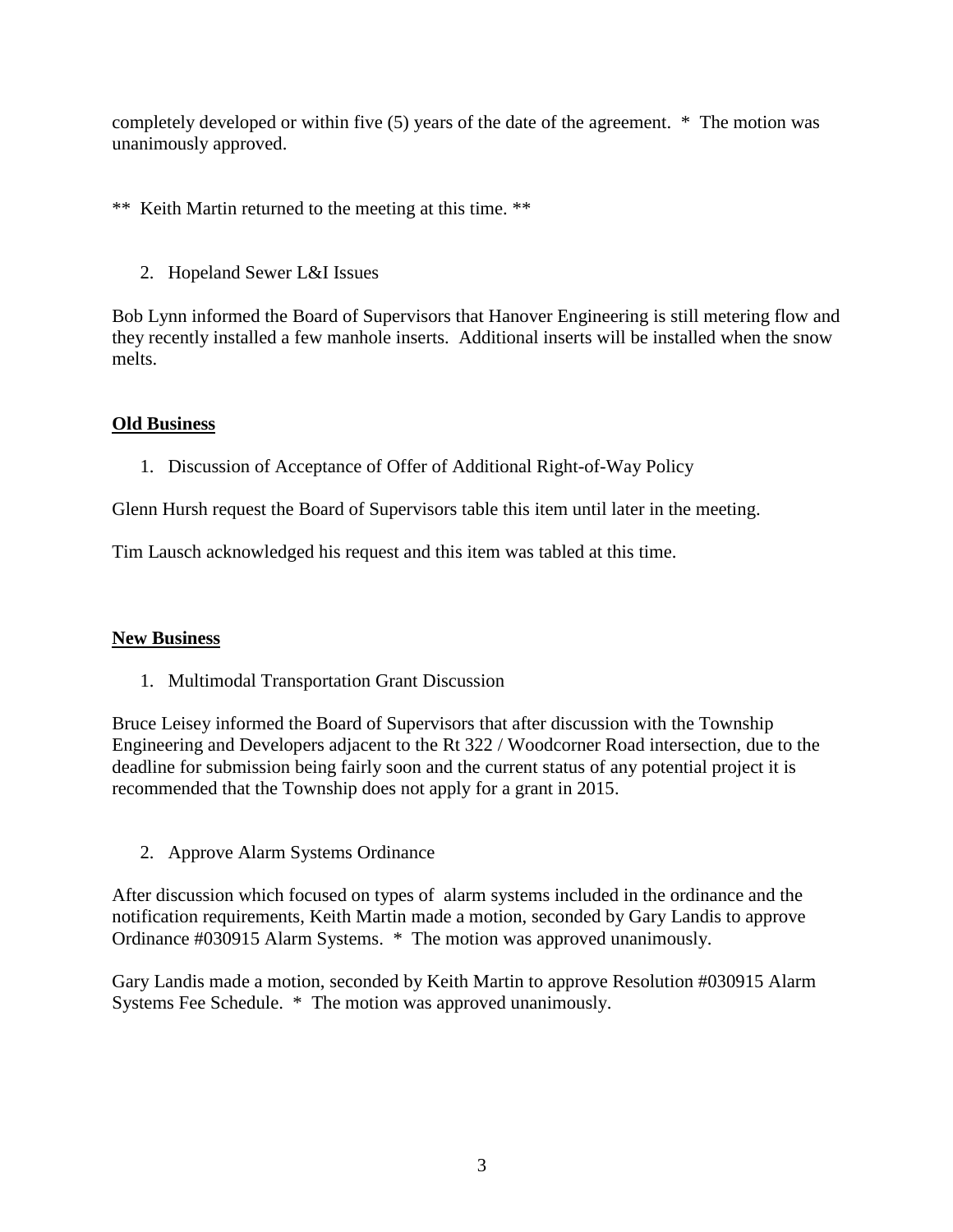3. Approve to File Lien on Unpaid Sewer Accounts

Keith Martin made a motion, seconded by Gary Landis to authorize Bruce Leisey to proceed with execution of liens on Hopeland sewer account users that have outstanding balances from 2014 and beyond. \* The motion was unanimously approved.

4. Approve Use of Roads for Lancaster Farmland Trust Bike Ride

Gary Landis made a motion, seconded by Keith Martin to approve the use of Township roads for the Lancaster Farmland Trust Bide Ride fundraiser on Saturday, June 6, 2015. The Board of Supervisors will require Flagger Force at intersection of Rock Road and West Main Street (Rt 322) as requested in the past. \* The motion was unanimously approved.

5. Approve 2104 Municipal Wasteload Management Report

Gary Landis made a motion, seconded by Keith Martin to approve and execute the 2014 Municipal Wasteload Management Report prepared by Clean Water for the Hopeland Sewage Disposal plant. \* The motion was approved unanimously.

## **Old Business**

1. Discussion of Acceptance of Offer of Additional Right-of-Way Policy

Bob Lynn informed the audience that after reviewing comments from the attendees at the February 9, 2015 meeting the Board of Supervisors is inclined to accept additional right-of-way being offered for new roads and roads with right-of-way accepted with a fee simple deed by a Fee Simple Deed. All others will be accepted by a Right-of-Way Easement Agreement.

At this time Tim Lausch invited comments from the audience:

Anne Weaver, 275 N Clay Road Mrs. Weaver commented that this applies to subdivisions

Ralph Kurtz – 245 Durlach Road Mr. Kurtz stated not just subdivisions but also applies to land development over 30,000 sf for farms.

Bob Lynn said yes applies to both.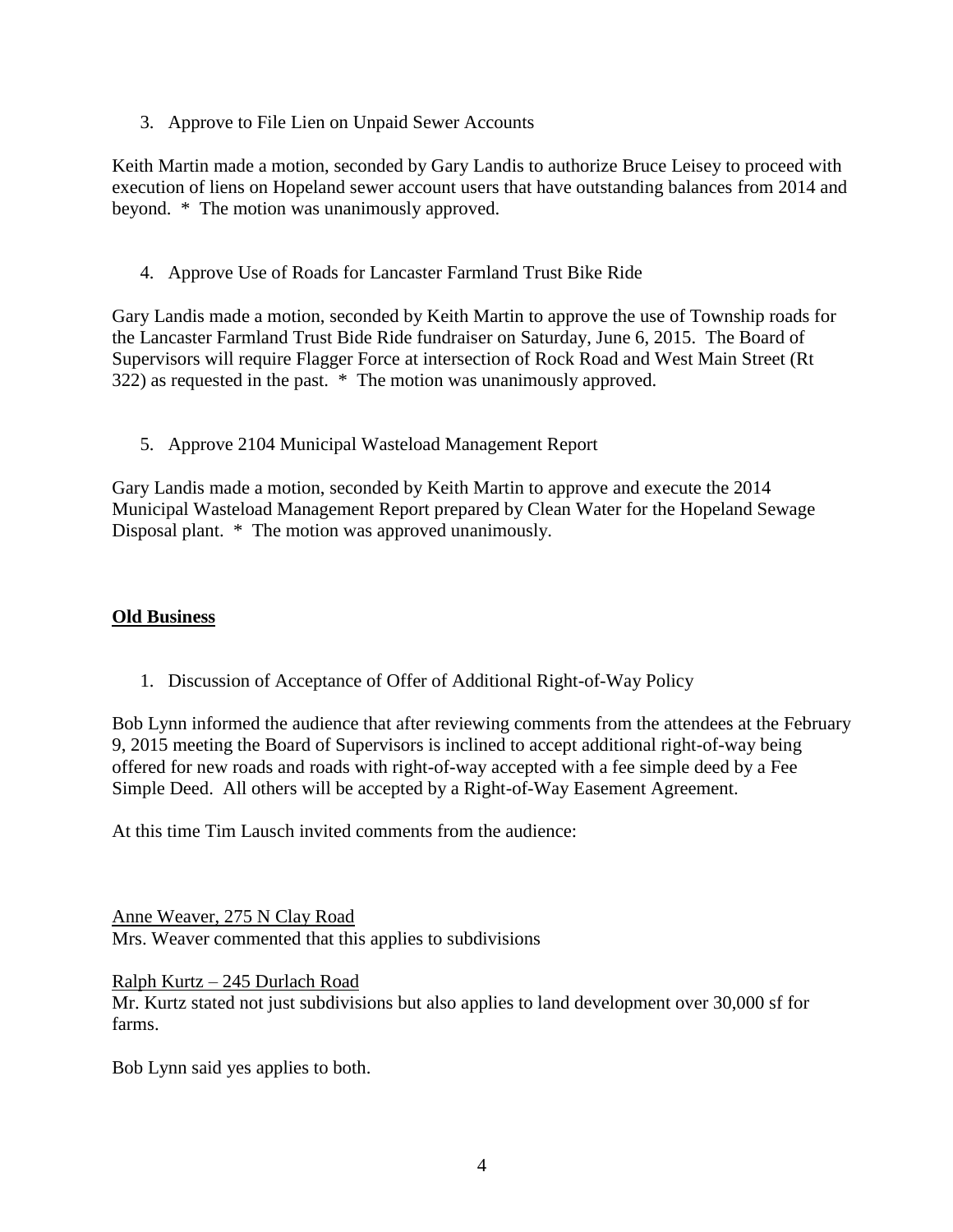#### Christian Landis – 82 Durlach Hill Road

Mr. Landis asked if land development would be right-of-way for existing roads and new roads only fee simple.

Bob Lynn said yes that is correct.

Glenn Hursh - 515 Clearview Road Mr. Hursh asked if there are State rules requiring additional right-of-way.

Bob Lynn said that the Pennsylvania Municipal Planning Code allows for acquiring of additional right-of-way.

Keith Martin said that the Ordinance accepting additional right-of-way is not new, we have been doing this since the early 1990's.

#### Glenn Hursh

Mr. Hursh asked why additional right-of-way was accepted for his project.

Keith Martin stated all survey work had been completed to accept additional right-of-way. Mr. Martin stated that he favors accepting additional right-of-way from existing property owners so there are no surprises for future property owners.

#### Glenn Hursh

Mr. Hursh asked why a Resolution and not Ordinance to determine the policy to accept offered right-of-way.

The Board of Supervisors stated that a Resolution is related to administrative procedures, which this is.

## Christian Landis

Mr. Landis stated that he is not in favor of passing the Agreement Policy with a Resolution. Mr. Landis would like it passed with an Ordinance so if changes occur in the future there would be notification. He also has concerns with Township having control over property owners land without notification.

## Ralph Kurtz

Mr. Kurtz stated that "control" is not the best way to explain the Township intentions. He stated that the Township wants flexibility for placement of utilities and other improvements that would be placed in the right-of-way.

Gary Landis stated that Ordinance change should be done through planning process and new comprehensive plan.

## Lou Katz – 30 Meadow Drive

Mr. Katz stated that tomorrow will be five years that he has been a resident of the Township and he feels that the Board of Supervisors has taken care of the residents during his time living here.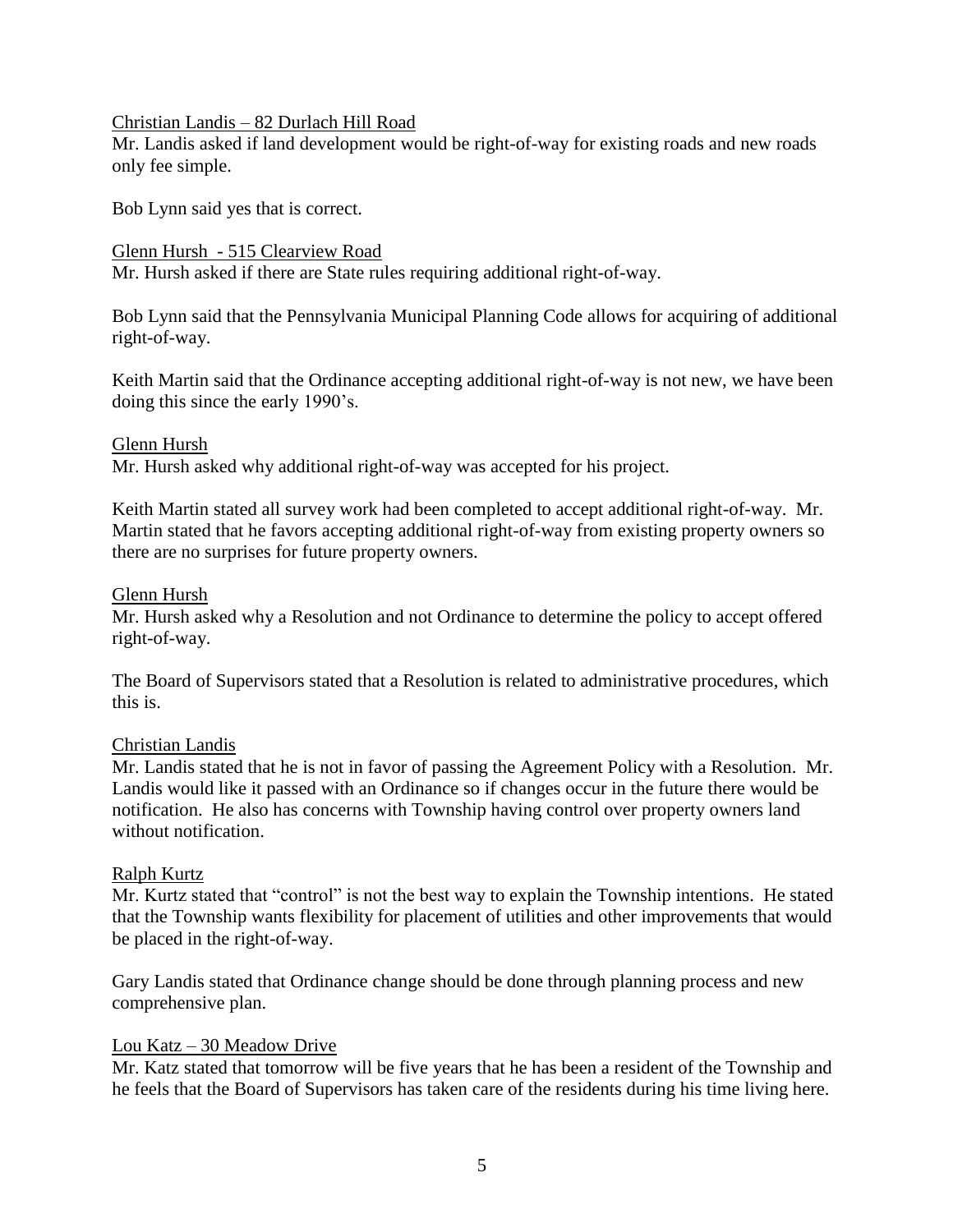Glenn Hursh Mr. Hursh agreed with Mr. Katz.

## Glenn Martin – 300 Weidmansville Road

Mr. Martin asked if a Resolution can be changed at a public or private township meeting.

Jennifer Mejia stated that a Resolution is required to be revised and adopted at a public meeting.

#### Amos Zook, 301 Durlach Road

Mr. Zook stated that the Township wants additional right-of-way but the Township does not clean gutters in the current right-of-way. Mr. Zook stated that he has called the Township several times in the last 10 years and the Township has said no to cleaning the gutters.

Tim Lausch and Earl Stauffer said that when the weather breaks, the gutters will be cleaned.

# Ann Weaver Mrs. Weaver expressed her appreciation of the Township to work with residents.

Jennifer Mejia noted that there has been discussion and a move by some advocates to amend the required form of paper notice and allow electronic notice. Nothing has been approved, but it was mentioned to point out that the state of the law is changing as technology changes.

## Christian Landis

Mr. Landis stated that there is a large demographic that doesn't have access to the internet.

## Craig Merkey – 1330 Forest Hill Road

Mr. Merkey asked if draft minutes could be posted on the website.

Bruce Leisey stated that it is current Township Policy not to post minutes until approved at a meeting.

Keith Martin made a motion, seconded by Gary Landis to adopt Resolution #030915A with the inserting of March  $1<sup>st</sup>$  of each year as date to notify residents if the offered right-of-way along their property will be affected. \* This motion was approved unanimously.

## **Executive Session**

Keith Martin made a motion, seconded by Gary Landis to enter into executive session at 9:15 pm to discussion potential litigation and personnel issues. \* This motion was approved unanimously.

Keith Martin made a motion, seconded by Gary Landis to exit executive session at 10:00 pm.  $*$ This motion was approved unanimously.